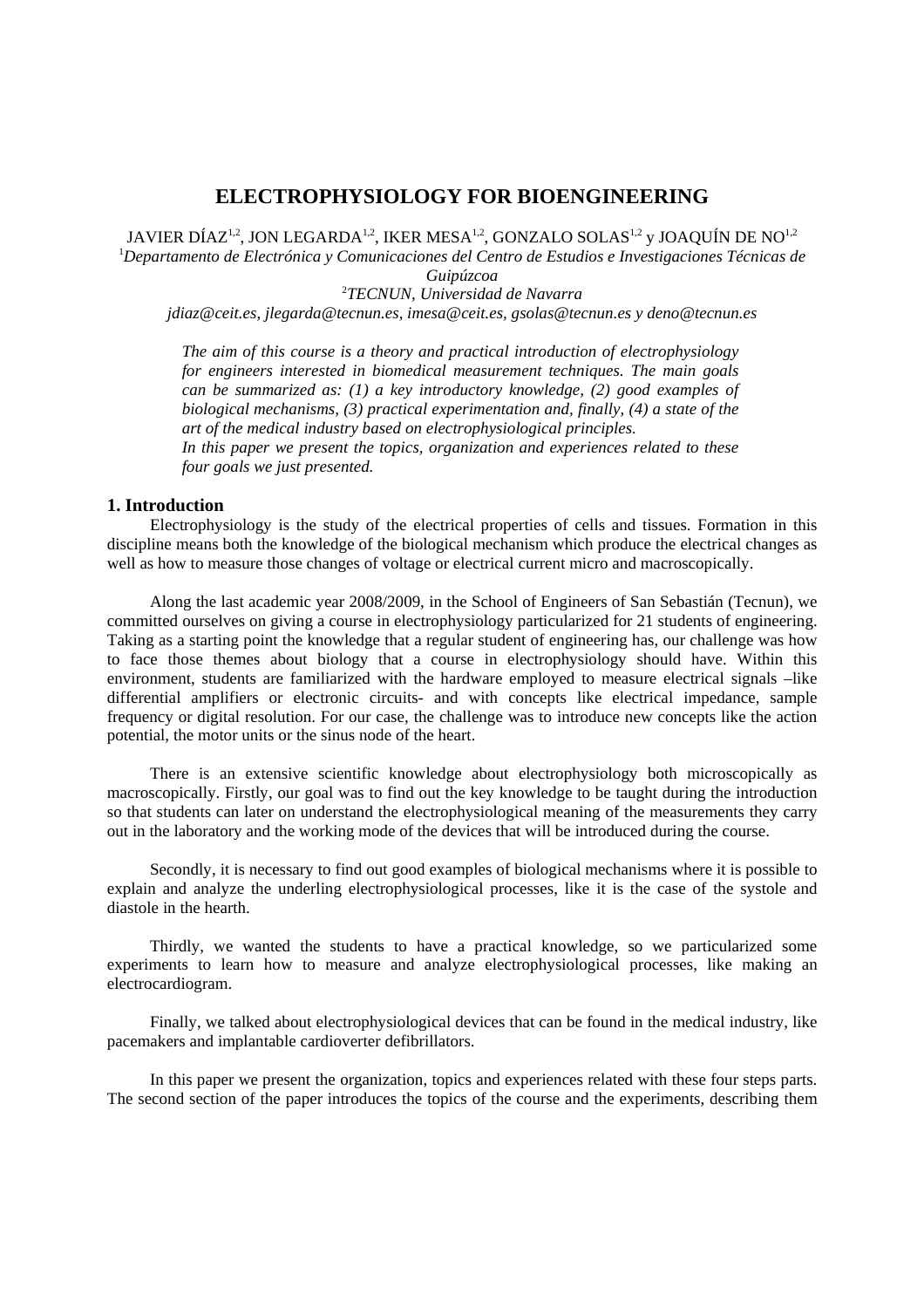chronologically. The third section presents those experiments carried out by the students using a computer as well as those experiments run in the laboratory. Finally, the fourth section includes the discussion and guidelines about the course as resulting conclusions from our experience by giving the course.

The total course consists of 4.5 ECTS credits. 3.5 credits are devoted to cover the theoretical part of this course and 1 credit for the experimental part.

### **2. Subjects of the course and theory**

Figure 1 presents the subjects and timeline followed to teach the principles, applications and devices along the course. Complementary, table 1 shows the time management Next, the different parts are explained from the principles to the devices that the students have to deal with.

### 2.1. Biology

Eight hour classes are devoted to explain the necessary biology to understand the underlying processes. The topics about biology we chose are:

 1) The action potential: where the internal process to activate and transmit the electrical signals within the cells is presented.

2) Chemical and electrical synapses: where the two types of conducting mechanisms for external signaling among cells are studied.

 3) Anatomical and functional organization of the central and peripheral nervous system. The course has a general description about the nervous system. But at the same time, four parts are highlighted:

> a) Motor cortex and basal ganglia and its relationship with Parkinson's disease so that later on it is possible to understand the deep brain stimulators devices.

> b) Temporal lobe and its relationship with receptive language -which will come up later on as an example of brain mapping procedure.

> c) Visual cortex -which will arise again when performing a laboratory experiment focused on registering visual action potentials.

| <b>Topic</b>            | Class hours | Personal working hours |     |
|-------------------------|-------------|------------------------|-----|
| <b>Biology</b>          | 8           | 24                     | 33% |
| <b>Mathematics</b>      |             | 12                     | 17% |
| Electronics and physics |             | 12                     | 17% |
| ECG                     |             | 3                      | 4%  |
| <b>EEG</b>              |             | 3                      | 4%  |
| <b>MEG</b>              | 2           | 6                      | 8%  |
| ICD/Pacemaker           | 2           | 6                      | 8%  |
| cochlear implants       |             | 3                      | 4%  |
| <b>DBS</b>              |             | 3                      | 4%  |
| Total                   | 24          | 72                     |     |

**Table 1**. Time management for theory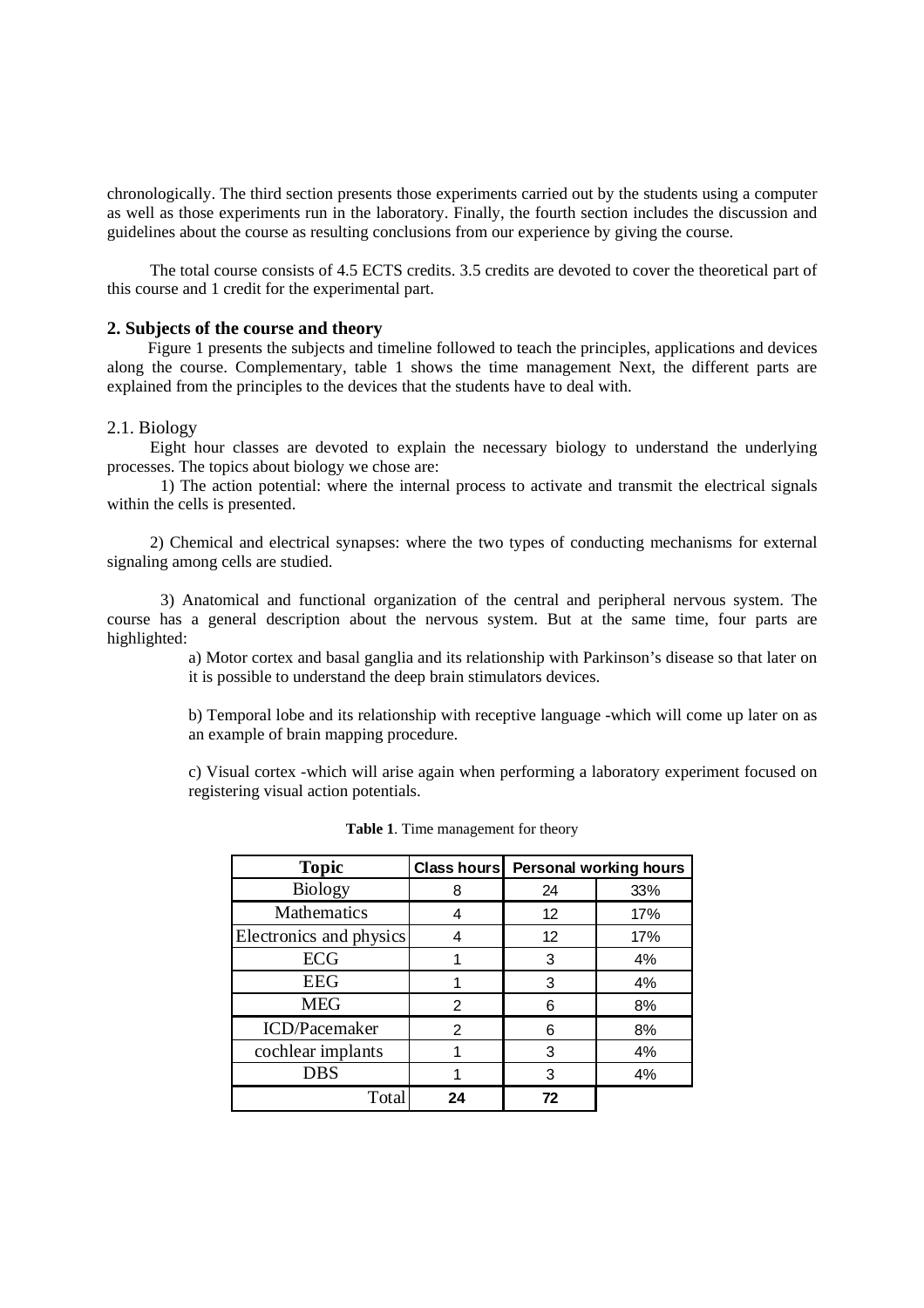d) Sympathetic and Parasympathetic nervous system -as it is important when carrying out the electrocardiogram as the volunteer is instructed to perform a Valsalva maneuver, affecting this way the rhythm of the hearth.

4) Anatomical and functional organization of the heart. We believe the heart is the best available example, as it is easy to explain and easy to understand by the students. The hearth will be an excellent example later on to come up with the experiments in the laboratory.

5) Anatomical and functional organization of the auditory system. This is another excellent example to engage students because of its beauty. Moreover, the explanation of the auditory system is necessary in order to realize later on the working mode of cochlear implants. It also happens to be an easy to understand physiological process as the students are familiarized with the Fourier transform.



**Figure 1** Subjects (left) and timeline (right) of the course

# 2.2. Mathematics

When teaching mathematics, students review concepts about digital signal processing -which previously have learnt by taking other courses- and how these concepts can be applied to electrophysiological signals. Different tools are reviewed like time-frequency transform. But other more specific mathematical tools are taught for the first time. These mathematical tools are not part of the students' background -as it is the case of principal and independent component analysis- and are very welcome for the analysis of electrophysiological signals.

During this part, the building of the forward model for localizing the electrical sources responsible of the measured signals is explained; as well as the different methods to obtain the inverse solution, like the single dipole model [1], minimum norm estimation [2], low resolution brain electromagnetic tomography [3] and Bayesian approaches [4].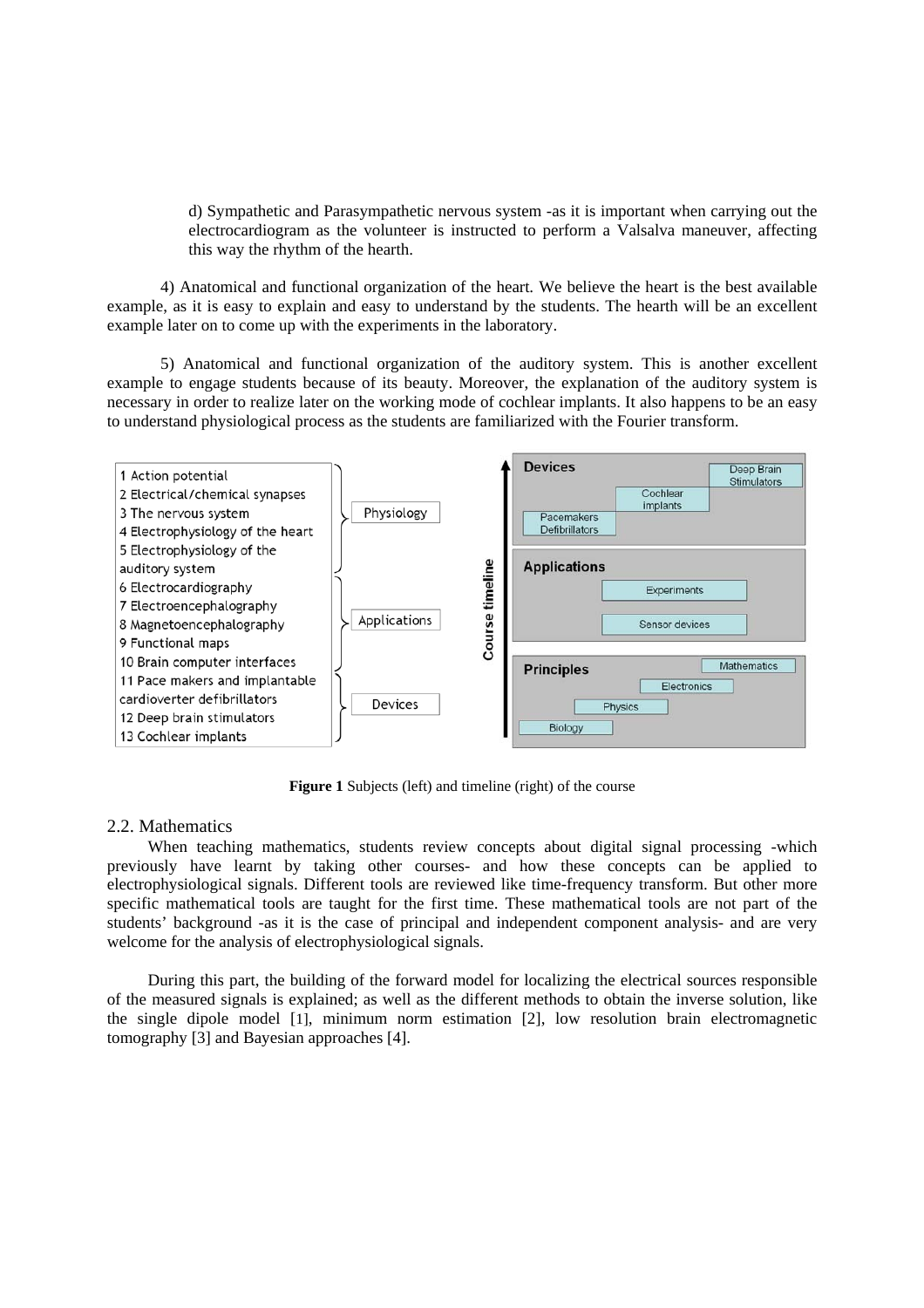## 2.3. Electronics and physics

In order to properly understand how to build up the forward model, the electromagnetic equations like the electrical conductivity or the propagation of magnetic waves are reviewed. For electronics, it is just necessary to review basic ideas about circuits in order to understand the Wilson Central Terminal for electrocardiography (see figure 2, right), how electrical sensors work and the differential amplifiers.

Finally –coming back to magnetism- the Josepshon effect and the superconducting quantum interference detector are explained. Those concepts happen to be new for most of the students and they are required to explain later on the magnetoencephalography.

#### 2.4. Devices for measuring and stimulate based on physiology

Once the students have the previous knowledge, some important devices that can be found in the medical industry are explained as well as the companies that manufacture them.

Electrocardiography (ECG), electroencephalography (EEG) and magnetoencephalography (MEG) are introduced as devices for electrophysiological recording of the heart and the brain. Pacemakers and implantable cardioverter defibrillators, cochlear implants and deep brain stimulators are acutely explained as stimulating devices that can be found in many patients.

### **3. Practices during the course**

The practices done during the course could be divided into two categories: practices using a computer and practices done in the laboratory. From our point of view, both types of practices were very interesting. However, the experiments done in the laboratory happened to be much more interesting from the students' point of view, in comparison with those exercises done by using a computer. Nevertheless, we do believe both types of exercises are very useful to really appreciate and understand what the course is about. Moreover, exercises using a computer allow the students to deal with signals that cannot be registered in the laboratory, as it is the case of MEG signals.

### 3.1. Practices using a computer

Practices using a computer consisted of processing EEG and MEG signals. Two programs and databases have been used. These two programs can be downloaded from the internet for free and run over MatLab. In addition, these databases have an easy to follow tutorial. Each student carried out the computer practice using a personal computer.

Firstly we used EEGLab [5, 6] as an introduction to processing EEG signals. This software allows carrying out basic preprocessing methods like filtering, frequency decomposition or removing artifacts and bad channels. Afterwards, students get to know how to achieve a topographical representation (Figure 2, left) and to make some observations related to the experiment that it's been analyzed.

Secondly, the software SPM [7, 8] was employed to analyze an experiment about face recognition. As in the previous software, SPM has also a tutorial and a data base, and –moreover- in this database there is a structural magnetic resonance image from the volunteer included. The motivation of using SPM is to show the students how to obtain electrical and magnetic sources based on the structural imaging and the recorded data (Figure 2, center). Particularly, the data base has EEG and MEG signals coming from the same experiment of face recognition which makes it possible to obtain the sources from both techniques (EEG and MEG) and to compare the results. Besides the SPM database, we also have another complete example to obtain the magnetic sources of an experiment about receptive language.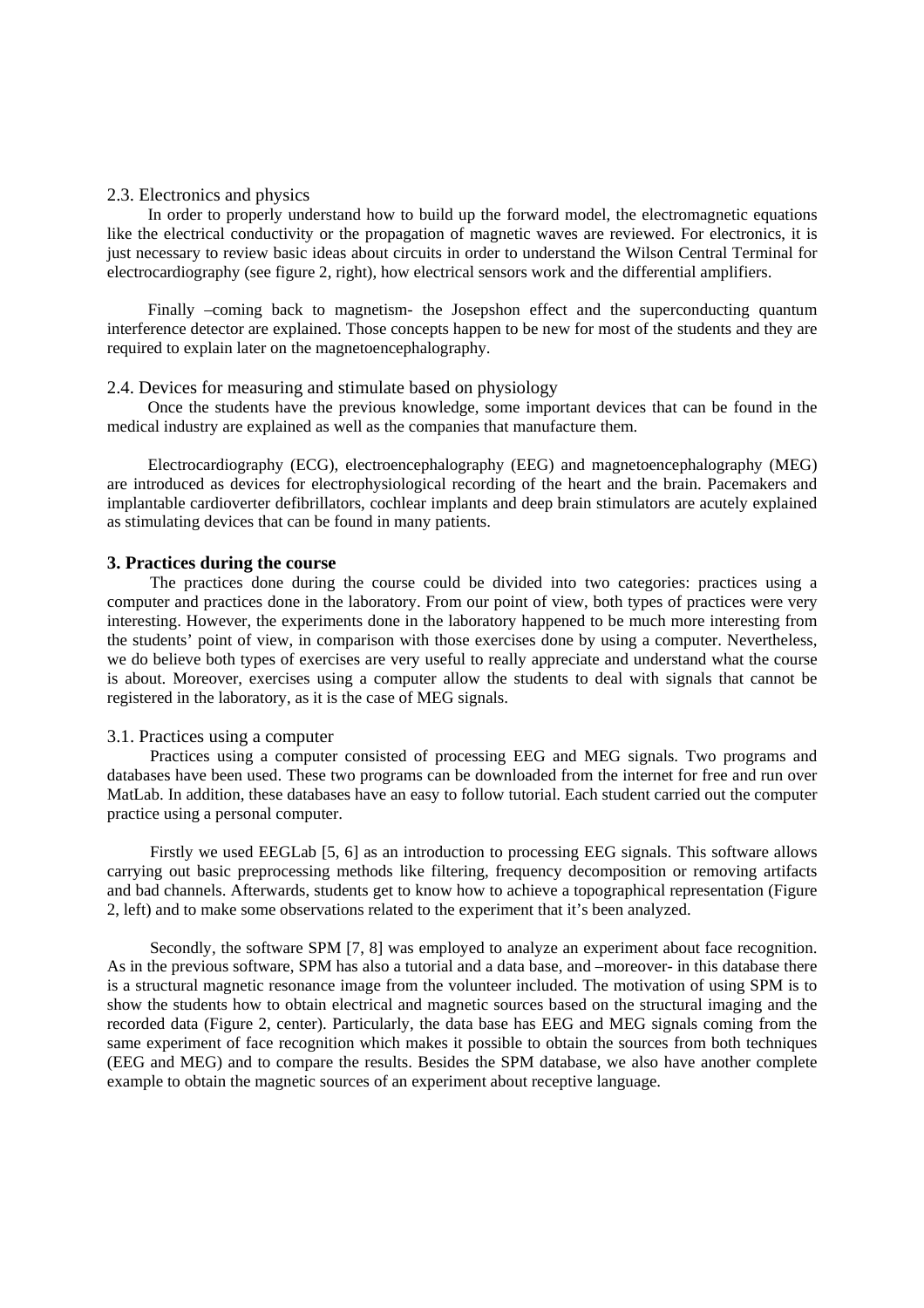# 3.2. Experiments in laboratory

Volunteers were registered in the laboratory by the students. The 21 students were divided by groups of 3 people. For each recording, one member of the group freely volunteered as the subject for the study. Additionally, groups were allowed to bring a volunteer external to the course, but no one did it, as it just always happened to be a volunteer within the group.

Before carrying out the experiments, a specialist overlooked the recording system and provided us with some feedback about the way of dealing with the volunteers. The recording system we chose was a 32 EEG channels recording system from Brain Vision [12] with common reference. The system is built up by modules providing us with enough flexibility to be adapted both for EEG and ECG recording.



**Figure 2** Left: Topographical representation of EEG data using EEGLab. Center: Source localization of EEG data using SPM overlapped over a structural MRI. Right: Layout of grounding and connection to the Wilson central terminal of the volunteer for electrocardiography.

A) Electrocardiography. In order to use the Brain Vision system for electrocardiography, a Wilson Central Terminal was built by shortcutting the right, left arm and leg through three 5KΩ impedances (see Figure 2 right). This allowed us to adapt the system, originally ready just for EEG recording, into a 12 lead ECG. Two tests were performed during the electrocardiogram. In the first test, the volunteer was asked to relax. On the second test, the subject had to perform the Valsalva maneuver for a second analysis. The students had to perform different analysis over the PRQS complex, like obtaining beats per minute and the angle of orientation of the heart.

B) Visual evocked potentials. Using a 32 channel cap [13] and activating the frontal channel (Fz) and the occipital channel (Oz), measurements were performed while the volunteer was visually stimulated by using a blinking chess box [14]. Phase locked responses with the stimulation were obtained as a differential measurement of the activated electrodes (Oz-Fz). The software to prepare the stimulation was Cogent, which is a freeware MatLab Toolbox for stimulus generation and presentation and runs under MatLab.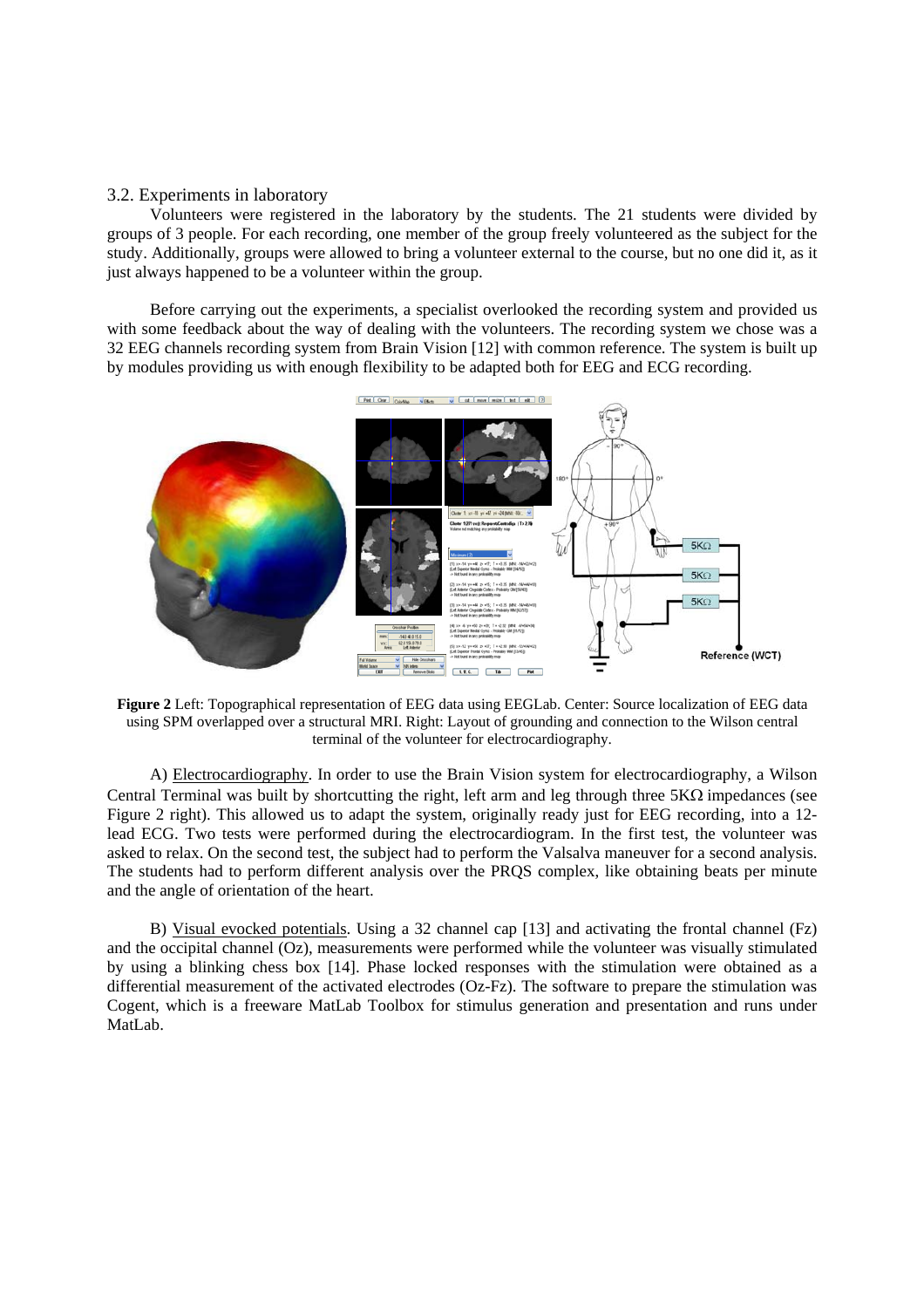|                           | <b>Topic</b>                     | <b>Working hours</b> |
|---------------------------|----------------------------------|----------------------|
| Using a<br>computer       | EEGLab                           |                      |
|                           | SPM (EEG)                        |                      |
|                           | SPM (MEG)                        |                      |
| Registering in the<br>lab | Electrocardiography              |                      |
|                           | Visual evocked potentials        |                      |
|                           | <b>Brain Computer Interfaces</b> |                      |
|                           | <b>Total</b>                     | 20                   |

**Table 2**. Time management for practices

C) Brain Computer Interfaces. The platform BCI2000 [9-11] was used for this experiment in order to run the P300 speller module, which is an application that allows the students to write words by using the so called P300 response to unpredictable stimuli presented in an oddball paradigm [15]. By presenting a screen full of writable characters and by highlighting the different characters along time, a detectable positive response is obtained 300 ms after the desired character has been highlighted. For this experiment, the 32 EEG channels are activated and after a training period those that present the best response are selected.

# **4. Conclusions and final observations**

Our experience over this course of Electrophysiology adapted to students of engineering has been positive. The students have learnt how to apply their knowledge to the biomedical field. The constructive feedback we were provided by the students has encouraged us to keep on giving the course.

Students were evaluated by a final exam (one half of the evaluation) and periodically by the laboratory practices (second half of the evaluation). The final exam can be downloaded at http://www.tecnun.es/asignaturas/electrofisiologia/. After grading them, we found out they had managed to understand quite well the most relevant things that were explained during the course. Not just the engineering aspects but also the medical side which was not expected to be familiar to them.

Next, some observations about the course are presented:

1. It is necessary to select carefully the topics and to synthesize properly the concepts related with biology. Too much information is out of the scope of the course as well as the area of expertise the students are heading to. We believe the basic concepts described along the paper are the kind of themes to deal with the students.

2. Understanding the electronics and the magnetism needed during the course is relatively easy for the students of engineering. However there is a need of investing time to properly explain those particular mathematical tools which are used during the analysis of electrophysiological signals, as some of these mathematical tools are unknown by the students.

3. Experiments based on databases and specific software running on computers are very useful to explain some of the ideas of the course. These experiments complete with those experiments that cannot be run in the laboratory, as it is the case of using MEG signals.